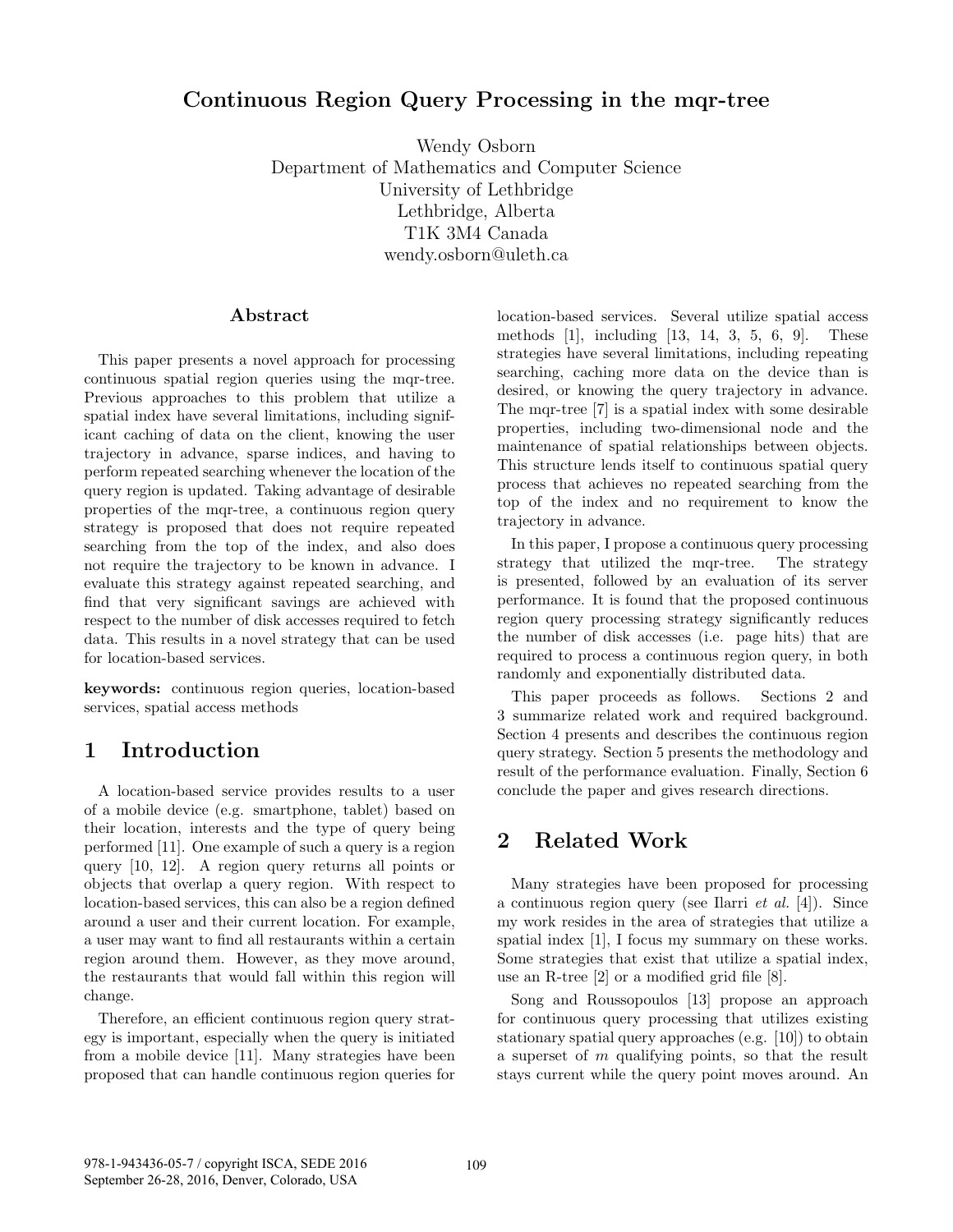issue with this approach is in choosing an appropriate value of m, so that fewer query calls are made but not at the expense of significantly increased storage at the client.

Tao et al. [14] propose a strategy that utilizes an R-tree for speeding up searches. One limitation of this approach is that "vertical" searching for new coordinates must be performed repeatedly. Lee et al. [6] improve upon this strategy by attempting to reduce the number of required queries by fetching both required and additional complementary objects. One issue is that repeated searching is still required to obtain enough complementary objects. An improvement was also proposed by Park et al. [9] by proposing a "horizontal" search for required objects along a trajectory. Although their strategy is shown to be efficient when spatial indexes are used, the entire trajectory must be known in advance.

A caching strategy is proposed by Hu et al. [3] which works for multiple spatial query types including region and nearest neighbour. Their strategy uses caching of previous query results and the R-tree nodes that lead to them. The cached R-tree nodes are always searched first, before fetching additional required objects from the server. One issue is that the caching overhead and local processing costs may be prohibitive.

Jung et al. [5] propose a continuous nearest neighbour approach using a grid index. Every cell in the index contains a minimum bounding rectangle (MBR), which encompasses the points that are reference by the cell. If a query region does not overlap the MBR, then none of its points will either. One limitation is that many portions of the index may be sparse.

One additional limitation of strategies that utilize a spatial index is that, whenever a continuous query result needs to be updated when the trajectory is not known in advance, a brand new search of the index needs to be initiated. The mqr-tree [7] is a spatial index that has desirable properties, which can be used to eliminate repeated searching but not require the trajectory to be known in advance.

#### 3 The mqr-tree

In this section, I summarize some features of the mqr-tree that are required for this work. More details on mqr-tree validity, insertion, construction, and basic region searching algorithms can be found in [7].

The mqr-tree [7] is a spatial index that uses two-dimensional nodes to organize objects in twodimensional space. This allows the existing spatial relationships between objects - and regions containing objects - to be maintained. After each insertion, a





Figure 1: mqrtree Example (from [7])

validity test ensures that all spatial relationships are maintained. This feature also allows the mqr-tree to support continuous region query processing.

Figure 1 depicts an mqr-tree structure for the given dataset. Every node has the quadrants NW, NE, SW and SE. There is also a CTR (i.e. centre) option, but is omitted for clarity and brevity. Associated with every node is a node MBR, which encompasses all objects and regions in the subtrees accessible from the node. The centroid of the node MBR aligns with the centre of the node. All references to objects and regions are placed in the appropriate quadrant based on their relationship to the centroid of the node MBR. For example, if we look at the leaf node containing m1,m2 and p9, we see that m1 is NW of the centroid for the node MBR that contains it, while m2 is SW and p9 is NE of the centroid respectively. Therefore, the objects are placed in the NW, SW, and NE quadrants, respectively, in the node. The other leaf nodes, and the root node, are organized in the same manner.

A region search is performed in the following manner. Beginning at the root node, if an object overlaps the query region, it is returned for the result. If a region overlaps the query region, then the search proceeds in the child node. This continues until all eligible paths have been searched and/or no other objects or regions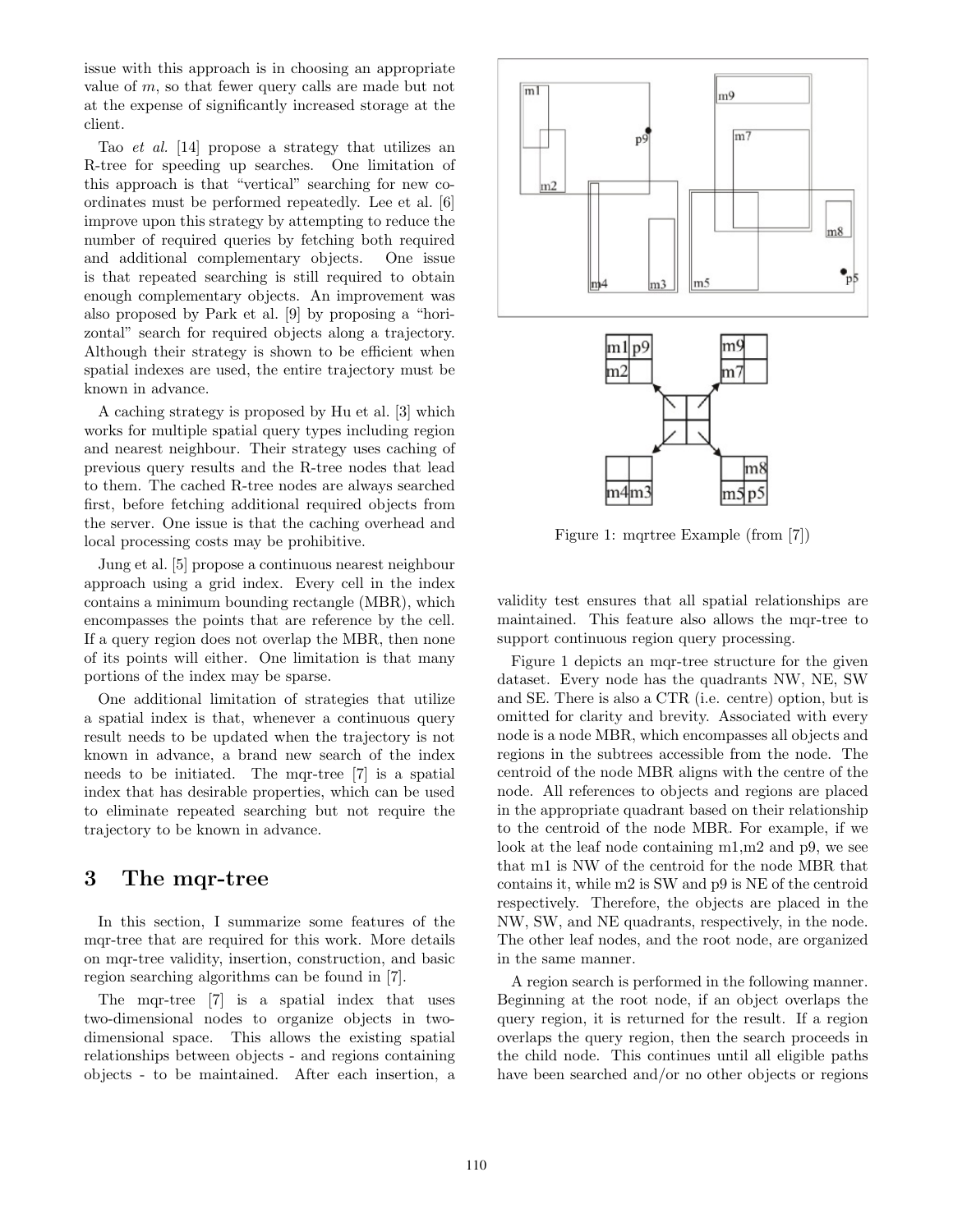```
traversing = Truestill-current = False/*obtain first search region and initial starting point in mqrtree */
search\_region = obtain\_starting\_region ();
node X = search (Root, search\_region);
While traversing = True/* is search within bounded region covered by current node?*/
   If search\_region within node\_MBR(X)/*if it is the same node MBR as before, nothing to be done at this point,
        otherwise, find lowest descendent node MBR that contains search region */If still\_current = FalseX = find\_descendent\_node\_MBR(X)End If
   /*if search outside current region, move to parent region if exists.*/
  Else If has-parent-node(X)X = parent_node (X)still\_current = falsecontinue; /*this stops a new updated region query from being handled
                        until a new current node is found above *//*otherwise, outside of space covered by index, so terminate search*/
  Else
     E \cdot i tEnd If
  //*obtain updated search region */search\_region = update\_search\_region()End While
```


overlap the query region.

In order to use the mqr-tree, it must be constructed. Constructing the mqr-tree may take anywhere from a few seconds for 10,000 objects, up to almost two minutes for 100,000 points, using repeated insertion of objects. However, the mqr-tree does support insertion and deletion operations, so changes to the data set can be accommodated quickly and easily.

# 4 Continuous Region Query Strategy

In this section, I present my continuous region query strategy, which takes advantage of the two dimensional nodes and spatial relationship management of the mqr-

tree. The continuous region query strategy moves through the mqr-tree to update the query result on the client (e.g. mobile device), which results in huge savings with respect to the number of disk accesses (i.e. page hits) that are required for fetching results for the continuous query. I assume for this discussion that the strategy takes place on both the server and the client, although I am only evaluating the performance on the server for this work.

The strategy begins with a regular region search on the server, which identifies a node as a starting point for continuous navigation in the mqr-tree, along with the corresponding node MBR and a superset of objects that reside in the node MBR for the query result. The chosen node MBR serves as a super-region, where the moving query region and its result can be updated on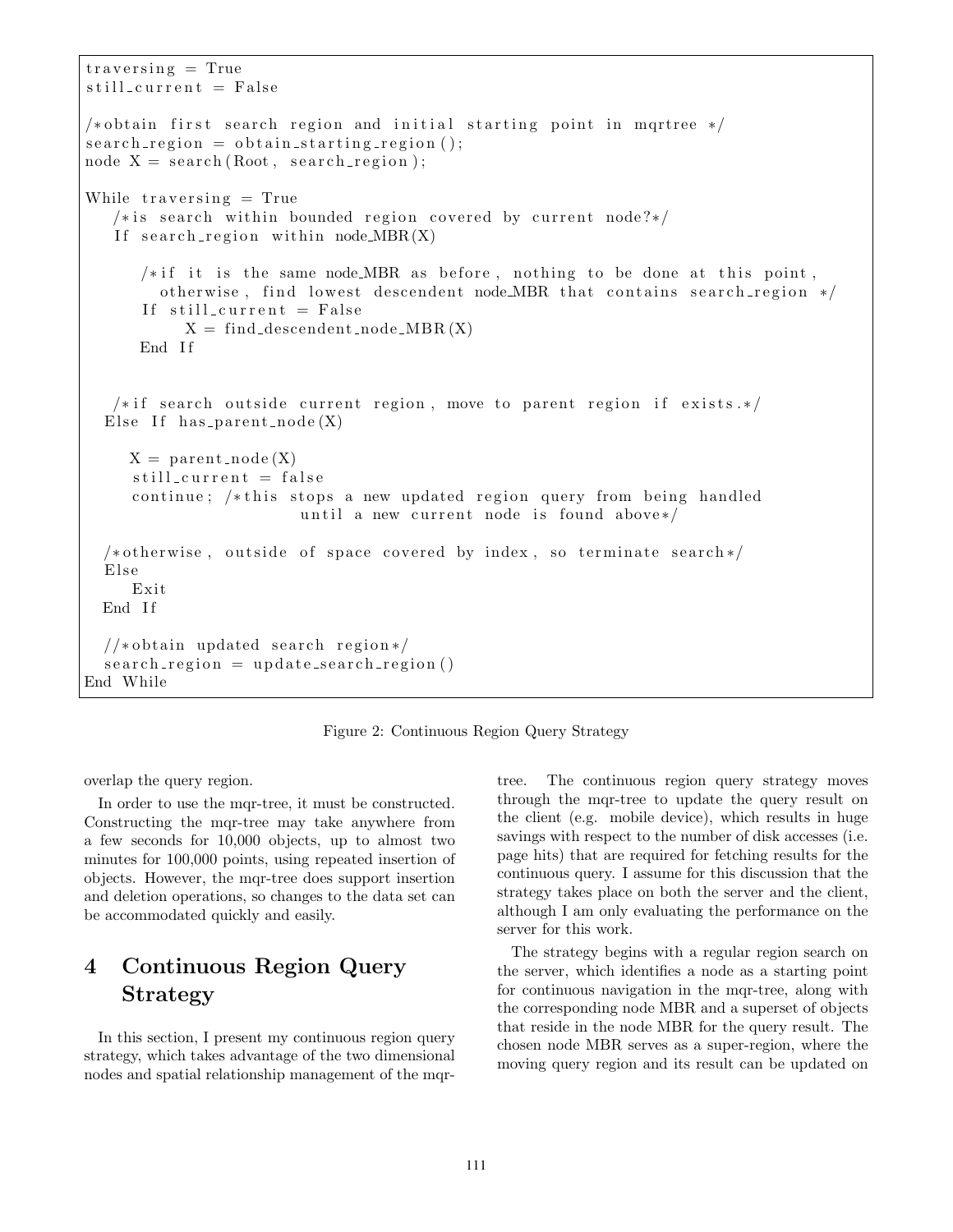the client and be considered valid, as long as the query region remains inside of the super-region. This node MBR and superset are sent to the client.

When the location of the query region changes, if it is no longer fully contained within the super-region, then it is sent to the server so that an updated superregion and superset of objects can be found. However, instead of initiating a brand new query on the server, the update takes place by moving through the mqr-tree from the previous identified node, to a new node that contains the update query region. A new super-region and superset of objects are sent to the client. This process continues until the client stops the query, or the query region no longer resides in the overall space that is managed by the mqr-tree.

Figure 2 depicts the pseudocode for my strategy. At any given time on the server, the strategy is in one of several stages:

- (1) The chosen tree node (and super-region and superset of objects) is still current on the client, and the client has not indicated that an update is necessary. Basically, nothing else happens at this point until the client indicates one is needed.
- (2) The super-region is no longer valid, as indicated by the client. The client sends an updated query region to the server. The search for a new node (and super-region) begins at the last chosen node and proceeds by going up the tree to an ancestor node whose node MBR contains the query region. This may require only visiting the parent of the last chosen node, or it may require going up a few levels, and in the worst case going all the way to the root.
- (3) A new initial node is found that contains the query region, but there may be a descendent node that fully encompasses the query region. The search contains by proceeding down the tree until the lowest descendent node is found that still contains the query region. At this point, the subtree from this node is traversed to obtain the superset of objects, and the super-region and superset are then sent to the client.
- (4) The query region no longer fully resides in the overall space that is indexed by the mqr-tree. The search is terminated at this point.

It should be mentioned that, although it may be possible at any point that the search must proceed all the way back to the root, if the query region is corresponding to someone moving around - in particular, on foot - the location changes will likely be incremental and therefore it will likely not be necessary in most cases to have to proceed more than one or two levels up the tree.

# 5 Evaluation

In this section, I present the performance evaluation of the server portion of my continuous region query processing strategy. Using multiple query regions that reside on a trajectory, my strategy is compared to processing trajectories by repeated region query searching using the mqr-tree. I chose to compare my strategy in this way because the mqr-tree region query processing strategy was found to outperform that proposed for the R-tree [2], which is considered a benchmark spatial index and used by several strategies that are outlined in Section 2. I present the data and methodology used for the evaluation, followed by a discussion of the results.

The data used for this evaluation consist of both data and trajectories of query regions. Beginning with data sets, altogether, 40 data sets were used. They can be grouped into 4 categories, with each category ranging between 100 and 100,000 data items. The first category consists of randomly distributed squares of size 10x10 units. The second consists of randomly distributed points. The third consists of 10x10 squares that assume a exponential (i.e. skewed) distribution. Finally, the fourth consists of exponentially distributed points.

For each data set size (between 100 and 100,000), there is a corresponding trajectory of 10x10 squares, which will server as my continuous query regions. There is a total of 10 files, with each file containing 10  $\star \sqrt{datasetsize}$  squares.

Overall, 40 tests were carried out. For each test, an mqr-tree was constructed with a data set, then its corresponding trajectory was processed twice. For the first pass, the continuous region query processing strategy was applied to it. For the second pass, the trajectory was processed by performing a regular region query on each square. The data that was recorded for all tests was the total number of disk accesses (i.e page hits) required to process the trajectory. From this, I can also calculate the average number of disk accesses required per query region. I assume the worst case scenario that every time a node is accessed on the server, a disk access is required. However, no processing on the client adds to this cost.

I now present the results. Figures 3, 4 and 5 depict the total disk access results for the randomly distributed objects, randomly distributed points and exponentially distributed points. Figures 6, 7 and 8 depict the corresponding average disk access results. We can see in all cases that the continuous region query processing strategy for the mqr-tree significantly outperforms the processing of multiple query regions using repeated searching.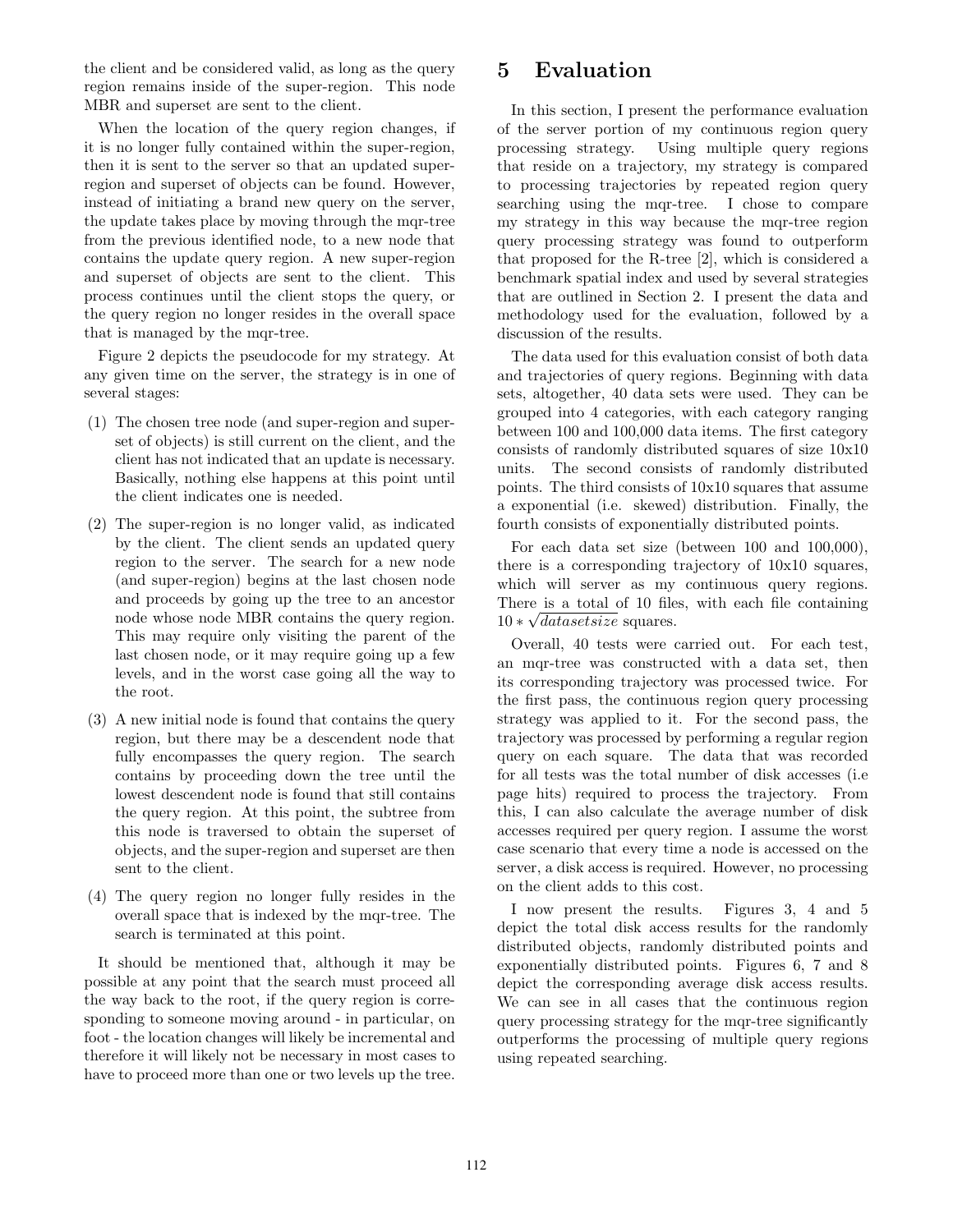

Figure 3: Randomly Distributed Objects



Figure 4: Randomly Distributed Point Data



Figure 5: Exponentially Distributed Point Data



Figure 6: Randomly Distributed Objects



Figure 7: Randomly Distributed Point Data



Figure 8: Exponentially Distributed Point Data